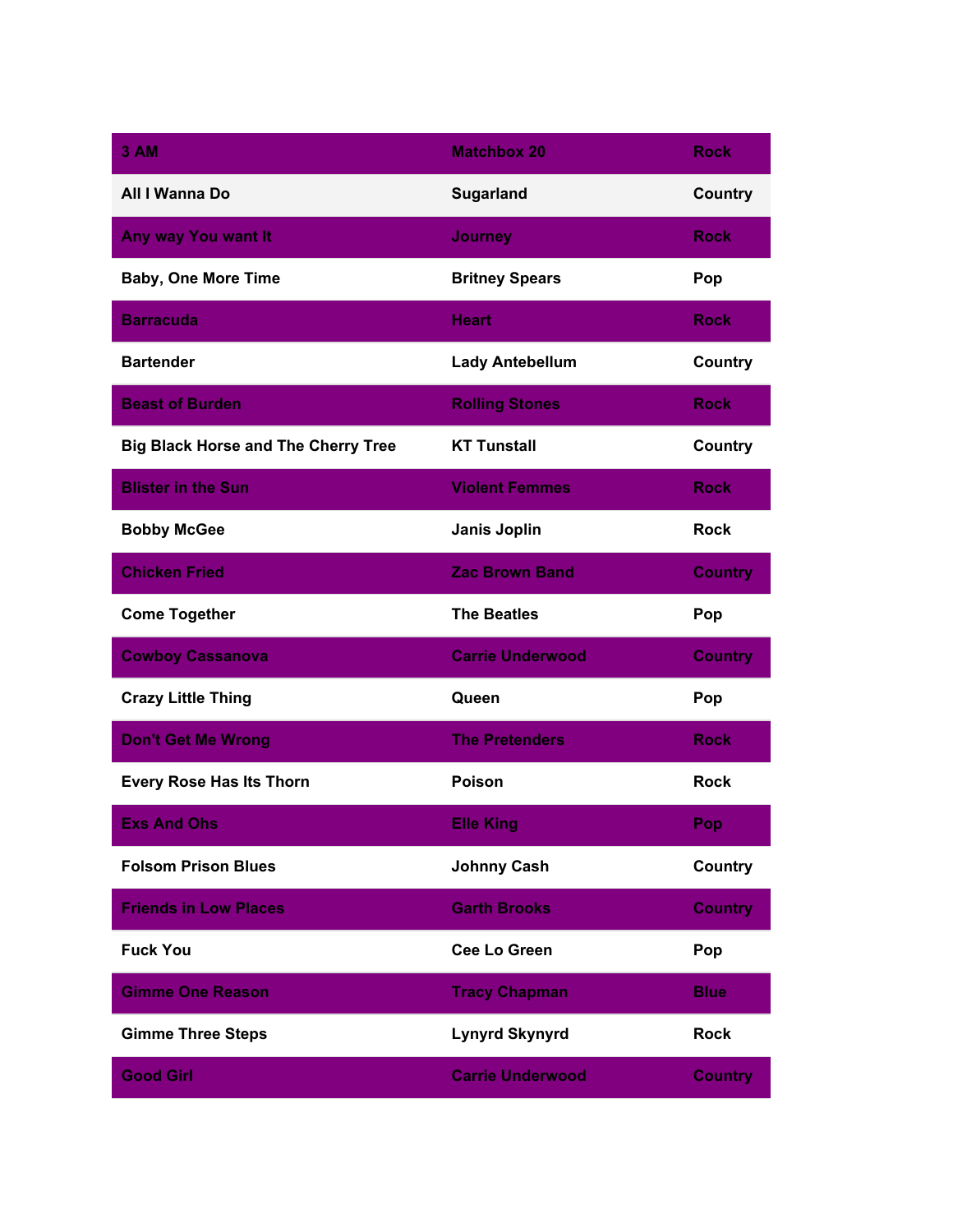| <b>Gunpowder &amp; Lead</b>        | <b>Miranda Lambert</b>          | Country        |
|------------------------------------|---------------------------------|----------------|
| <b>Havana</b>                      | <b>Camila Cabello</b>           | Pop            |
| <b>Heartbreaker</b>                | <b>Pat Benatar</b>              | <b>Rock</b>    |
| <b>Hip to My Heart</b>             | <b>The Band Perry</b>           | <b>Country</b> |
| <b>Hit Me with Your Best Shot</b>  | <b>Pat Benatar</b>              | Pop            |
| <b>Hot &amp; Cold</b>              | <b>Katy Perry</b>               | Pop            |
| <b>Hurts So Good</b>               | John Mellencamp                 | <b>Rock</b>    |
| I Don't Want This Night to End     | <b>Luke Bryan</b>               | <b>Country</b> |
| I Hate Myself For Lovin' You       | Joan Jett                       | <b>Rock</b>    |
| <b>I Love Rock &amp; Roll</b>      | <b>Joan Jett</b>                | <b>Rock</b>    |
| I Want You to Want Me              | <b>Cheap Trick</b>              | <b>Rock</b>    |
| I'm the Only One                   | <b>Melissa Etheridge</b>        | Pop            |
| <b>Inside Out</b>                  | Eve <sub>6</sub>                | <b>Rock</b>    |
| <b>Interstate Love Song</b>        | <b>Stone Temple Pilots</b>      | <b>Rock</b>    |
| <b>Just A Girl</b>                 | <b>No Doubt</b>                 | <b>Rock</b>    |
| <b>Keep Your Hands to Yourself</b> | <b>Georgia Satelites</b>        | <b>Country</b> |
| <b>Kiss</b>                        | <b>Prince</b>                   | Pop            |
| <b>Kiss Me</b>                     | <b>Sixpence None The Richer</b> | Pop            |
| La Grange                          | <b>ZZ Top</b>                   | <b>Rock</b>    |
| <b>Let's Stay Together</b>         | <b>Al Greene</b>                | Pop            |
| <b>Like a Wrecking Ball</b>        | <b>Eric Church</b>              | <b>Country</b> |
| <b>Lips are Moving</b>             | <b>Meghan Trainor</b>           | Pop            |
| <b>Love Fool</b>                   | <b>The Cardigans</b>            | Pop            |
| <b>Love Shack</b>                  | The B-52's                      | Pop            |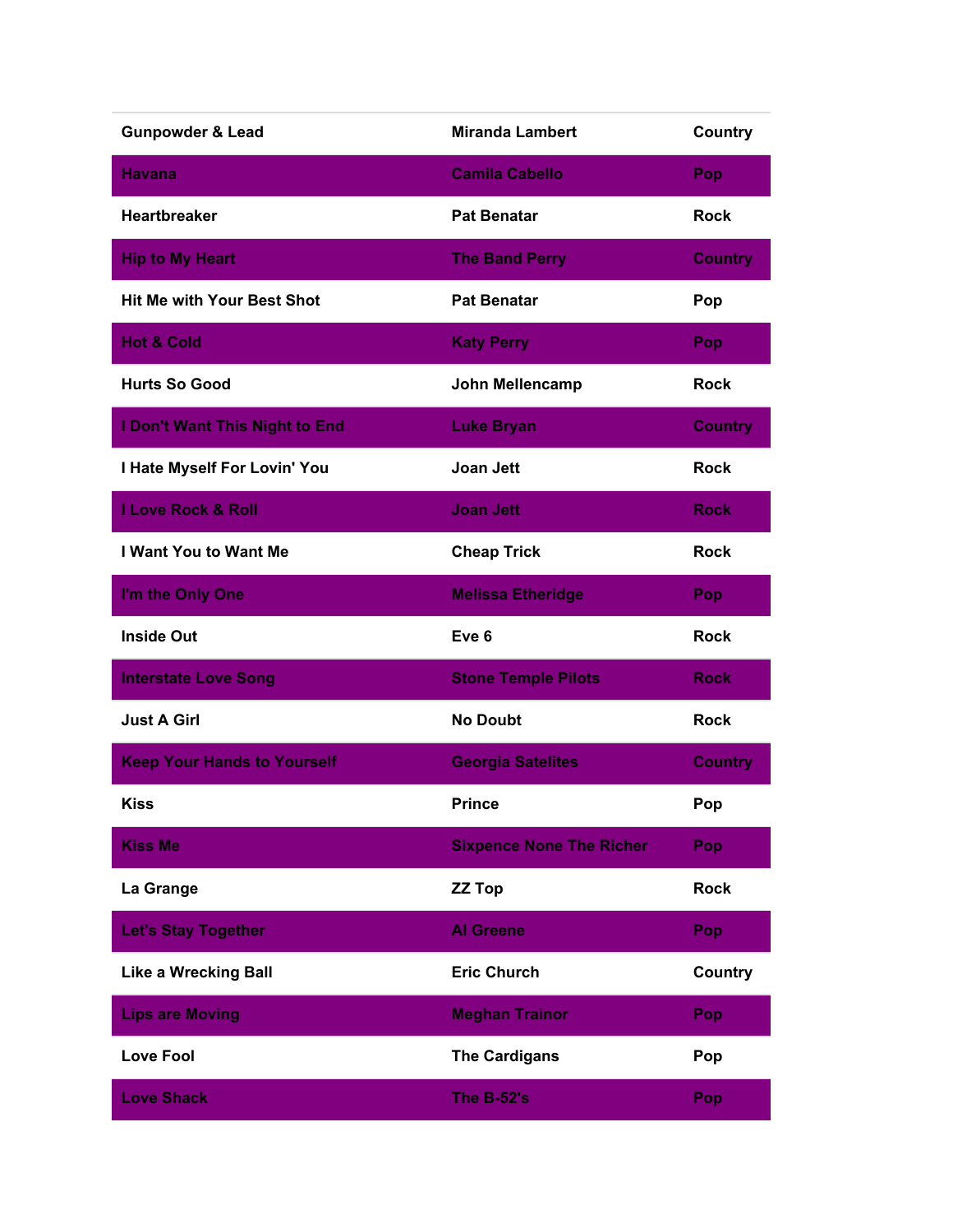| Man, I Feel Like a Woman          | <b>Shania Twain</b>          | Country        |
|-----------------------------------|------------------------------|----------------|
| <b>Mary Jane's Last Dance</b>     | <b>Tom Petty</b>             | <b>Rock</b>    |
| <b>Moves Like Jagger</b>          | <b>Maroon 5</b>              | Pop            |
| <b>My Kinda Party</b>             | <b>Jason Aldean</b>          | <b>Country</b> |
| <b>My Own Worse Enemy</b>         | Lit                          | <b>Rock</b>    |
| <b>Play Something Country</b>     | <b>Brooks &amp; Dunn</b>     | <b>Country</b> |
| <b>Play That Funky Music</b>      | <b>Wild Cherry</b>           | Pop            |
| <b>Plush</b>                      | <b>Stone Temple Pilots</b>   | <b>Rock</b>    |
| Pour Some Sugar on Me             | <b>Def Leppard</b>           | <b>Rock</b>    |
| <b>Santeria</b>                   | <b>Sublime</b>               | <b>Rock</b>    |
| <b>Sgt. Pepper/A Little Help</b>  | <b>The Beatles</b>           | Pop            |
| <b>Shape of You/No Scrubs</b>     | <b>Ed Sheran/TLC</b>         | Pop            |
| <b>Shook Me All Night Long</b>    | <b>ACDC</b>                  | <b>Rock</b>    |
| <b>Shoop</b>                      | <b>Salt N Pepa</b>           | <b>Hip Hop</b> |
| <b>Sucker</b>                     | <b>Jonas Brothers</b>        | Pop            |
| <b>Sunshine of Your Love</b>      | <b>Cream</b>                 | <b>Rock</b>    |
| <b>Superstition</b>               | <b>Stevie Wonder</b>         | Pop            |
| <b>Sweet Child O' Mine</b>        | <b>Guns N' Roses</b>         | <b>Rock</b>    |
| <b>Sweet Emotion</b>              | <b>Aerosmith</b>             | <b>Rock</b>    |
| <b>Sweet Home Alabama</b>         | <b>Lynyrd Skynyrd</b>        | <b>Rock</b>    |
| <b>Talk Dirty to Me</b>           | <b>Poison</b>                | <b>Rock</b>    |
| <b>Tennessee Whiskey</b>          | <b>Chris Stapleton</b>       | <b>Country</b> |
| Thinkin' Out Loud/Let's Get it On | <b>Ed Sheran/Marvin Gaye</b> | Pop            |
| <b>This Love</b>                  | <b>Maroon 5</b>              | Pop            |